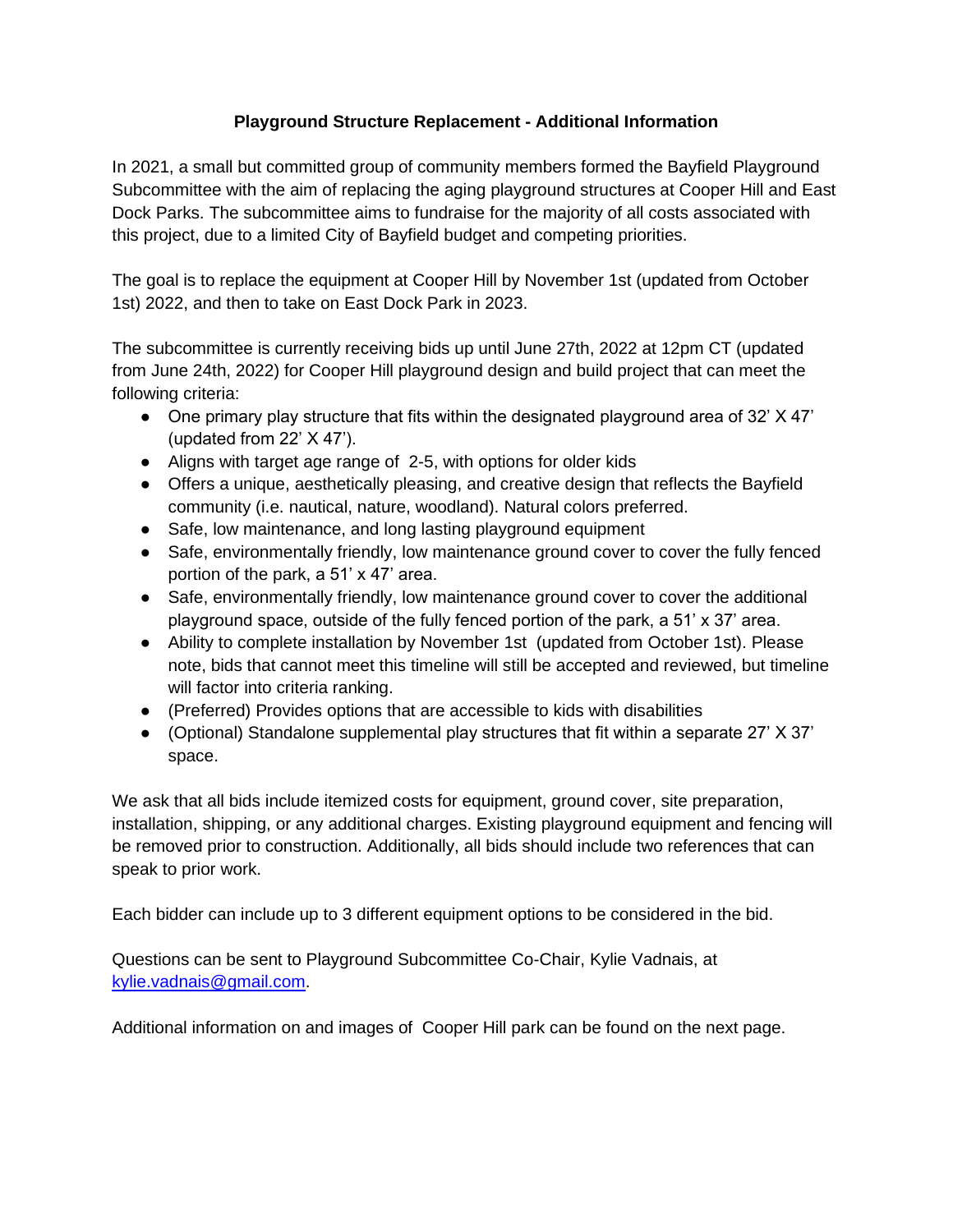



● **Location:** Corner of Manypenny Ave and South 7th St in Bayfield, Wi. The entire park area is 51' X 84'. The diagram above is drawn to scale with one cell representing 1 square foot of space.